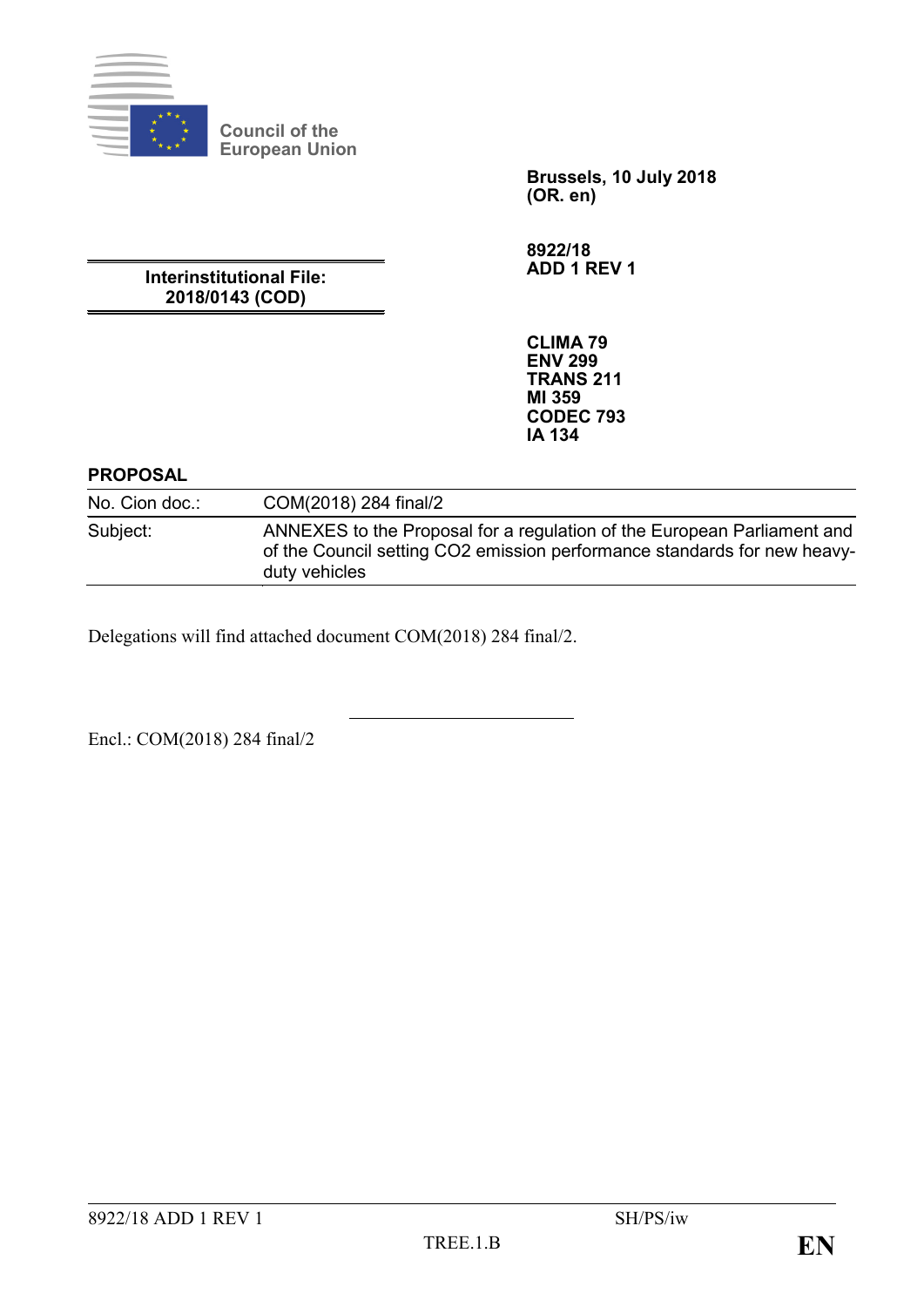

EUROPEAN **COMMISSION** 

> Brussels, 3.7.2018 COM(2018) 284 final/2

ANNEXES 1 to 2

CORRIGENDUM This document corrects document COM(2018) 284 final of 17.05.2018 Concerns all language versions. Correction of minor non-substantial errors in the act and its annexes. The text shall read as follows:

# **ANNEXES**

#### **to the**

**Proposal for a regulation of the European Parliament and of the Council**

**setting CO2 emission performance standards for new heavy-duty vehicles**

{SEC(2018) 233 final} - {SWD(2018) 185 final} - {SWD(2018) 186 final}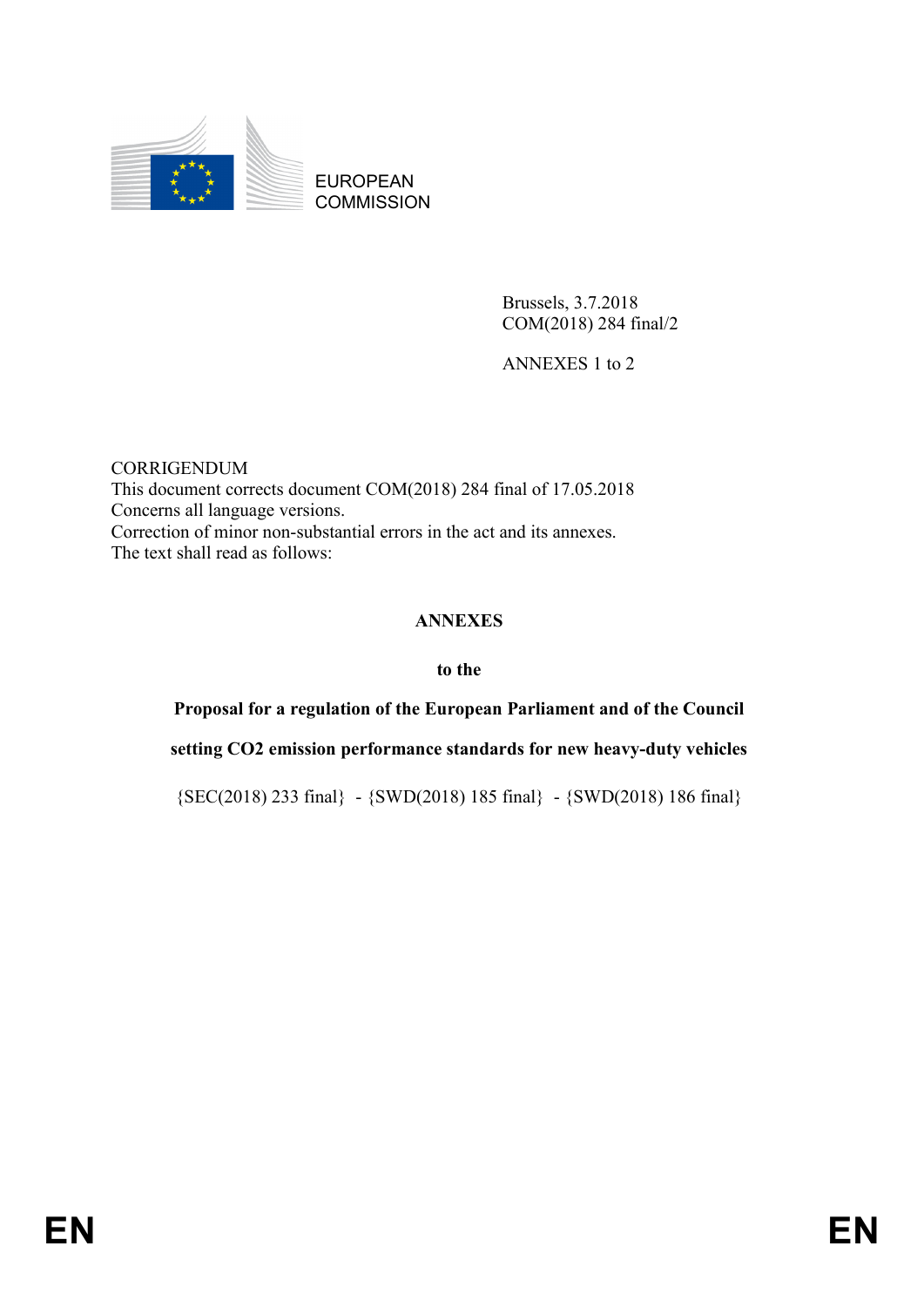#### **ANNEX I Calculation of the average specific emissions, the average specific emission target and excess emissions**

#### **1. VEHICLE SUB-GROUPS**

Each new heavy-duty vehicle shall be attributed to one of the sub-groups defined in Table 1 in accordance with the conditions set out therein.

|  | Table 1 – Vehicle sub-groups (sg) |  |
|--|-----------------------------------|--|
|  |                                   |  |

| <b>Heavy-duty vehicles</b>                                      | Cab type    | <b>Engine</b><br>power      | <b>Vehicle</b><br>sub-group<br>(sg) |
|-----------------------------------------------------------------|-------------|-----------------------------|-------------------------------------|
| Rigid lorries with axle<br>configuration 4x2 and<br>technically | All         | $170$ kW                    | $4$ -UD                             |
| permissible maximum<br>laden mass $> 16$ tons                   | Day cab     | $\geq$ 170 kW               | $4 - R D$                           |
|                                                                 | Sleeper cab | $>170$ kW and<br>$<$ 265 kW |                                     |
|                                                                 | Sleeper cab | $>265$ kW                   | $4-LH$                              |
| Rigid lorries with axle                                         | Day cab     | All                         | $9 - RD$                            |
| configuration 6x2                                               | Sleeper cab |                             | $9-LH$                              |
| Tractors with<br>axle                                           | Day cab     | All                         | $5 - RD$                            |
| configuration 4x2 and<br>technically                            | Sleeper cab | $< 265$ kW                  |                                     |
| permissible maximum<br>laden mass $>16$ tons                    | Sleeper cab | $\geq$ 265 kW               | $5-LH$                              |
| Tractors with<br>axle                                           | Day cab     | A11                         | <b>10-RD</b>                        |
| configuration 6x2                                               | Sleeper cab |                             | $10-LH$                             |

"Sleeper cab" means a type of cab that has a compartment behind the driver's seat intended to be used for sleeping as reported in accordance with Regulation (EU) No …/2018 [HDV M&R].

"Day cab" means a type of cab that is not a sleeper cab.

If a new heavy-duty vehicle cannot be attributed to a vehicle sub-group because information on the cab type or engine power is not available, it shall be attributed to the long-haul (LH) sub-group corresponding to its chassis type (rigid lorry or tractor) and axle configuration (4x2 or 6x2).

Where a new heavy-duty vehicle is attributed to sub-group 4-UD, but data on the  $CO<sub>2</sub>$ emissions in g/km are not available for the UDL or UDR mission profiles as defined in Table 2 of point 2.1, the new heavy-duty vehicle shall be attributed to the sub-group 4-RD.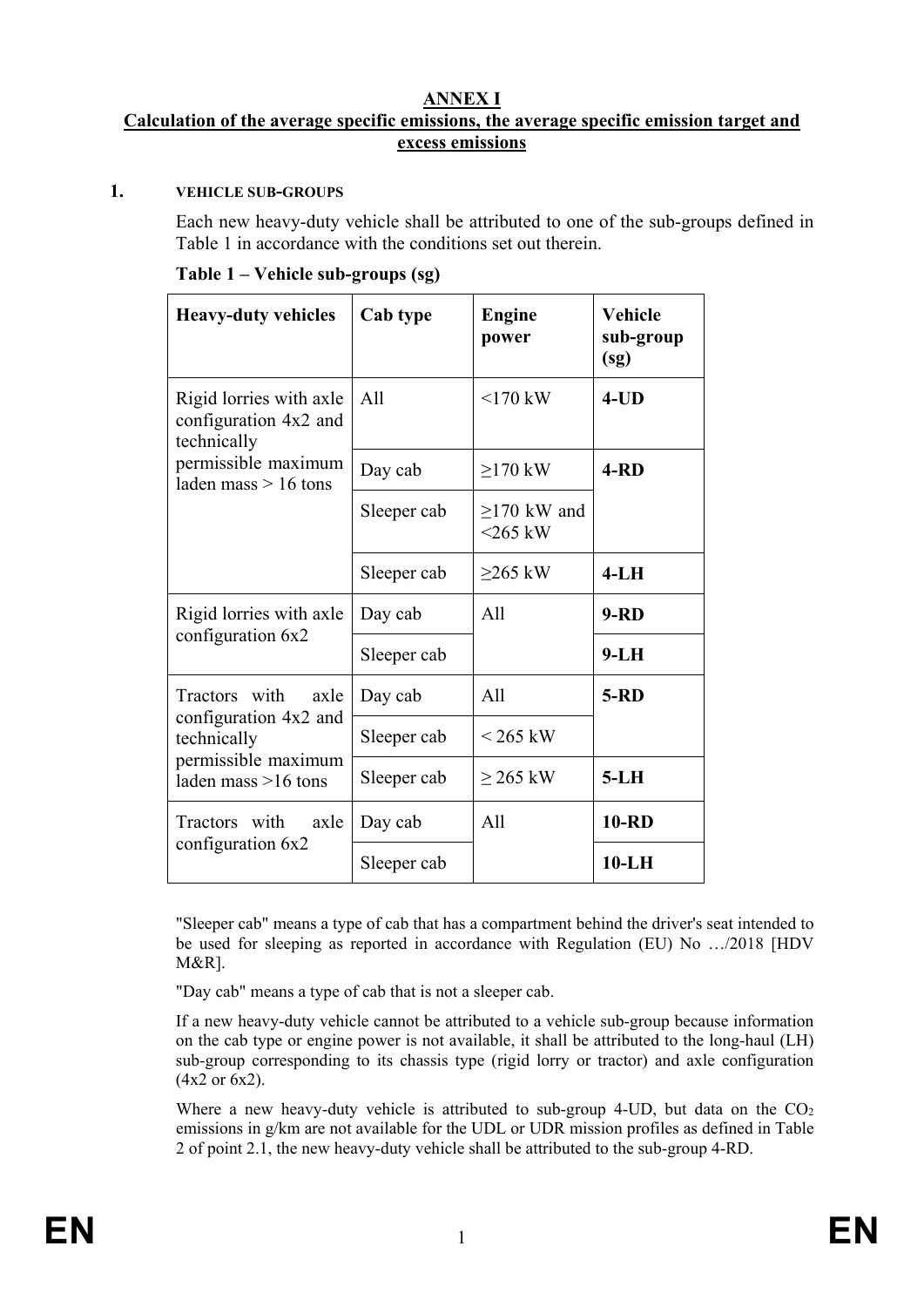#### **2. CALCULATION OF THE AVERAGE SPECIFIC EMISSIONS OF A MANUFACTURER**

## **2.1. Calculation of the specific**  $CO<sub>2</sub>$  **emissions of a new heavy-duty vehicle**

The specific emissions in  $g/km (CO2v)$  of a new heavy-duty vehicle *v*, attributed to a sub-group *sg* shall be calculated in accordance with the following formula:

$$
CO2_v = \sum_{mp} W_{sg,mp} \times CO2_{v,mp}
$$

Where,

| $\sum mp$ |  | is the sum is over all mission profiles $mp$ listed in Table 2; |  |
|-----------|--|-----------------------------------------------------------------|--|
|           |  |                                                                 |  |

- *sg* is the sub-group to which the new heavy-duty vehicle *v* has been attributed according to Section 1 of this Annex;
- W<sub>sg,mp,</sub> is the mission profile weight specified in Table 2;
- $CO2<sub>v,mp</sub>$  is the  $CO<sub>2</sub>$  emissions in g/km of a new heavy-duty vehicle *v* determined for a mission profile *mp* and reported in accordance with Regulation (EU) No …/2018 [HDV M&R]

The specific  $CO<sub>2</sub>$  emissions of a zero-emission heavy-duty vehicle shall be set to 0 g  $CO<sub>2</sub>/km$ .

The specific  $CO<sub>2</sub>$  emissions of a vocational vehicle shall be the average of the  $CO<sub>2</sub>$ emissions in g/km reported in accordance with Regulation (EU) No …/2018 [HDV M&R].

| Vehicle<br>sub-<br>group |                  |                  |                  | Mission profile <sup>1</sup> ( <i>mp</i> ) |                  |                  |                       |
|--------------------------|------------------|------------------|------------------|--------------------------------------------|------------------|------------------|-----------------------|
| (sg)                     | <b>RDL</b>       | <b>RDR</b>       | <b>LHL</b>       | <b>LHR</b>                                 | <b>UDL</b>       | <b>UDR</b>       | REL, RER,<br>LEL, LER |
| $4$ -UD                  | $\boldsymbol{0}$ | $\boldsymbol{0}$ | $\boldsymbol{0}$ | $\boldsymbol{0}$                           | 0,5              | 0,5              | $\boldsymbol{0}$      |
| $4 - RD$                 | 0,45             | 0,45             | 0,05             | 0,05                                       | $\overline{0}$   | $\overline{0}$   | $\boldsymbol{0}$      |
| $4-LH$                   | 0,05             | 0,05             | 0,45             | 0,45                                       | $\boldsymbol{0}$ | $\boldsymbol{0}$ | $\boldsymbol{0}$      |
| $9 - RD$                 | 0,27             | 0,63             | 0,03             | 0,07                                       | $\overline{0}$   | $\overline{0}$   | $\overline{0}$        |
| $9-LH$                   | 0,03             | 0,07             | 0,27             | 0,63                                       | $\boldsymbol{0}$ | $\boldsymbol{0}$ | $\overline{0}$        |
| $5 - RD$                 | 0,27             | 0,63             | 0,03             | 0,07                                       | $\overline{0}$   | $\overline{0}$   | $\boldsymbol{0}$      |
| $5-LH$                   | 0,03             | 0,07             | 0,27             | 0,63                                       | $\boldsymbol{0}$ | $\boldsymbol{0}$ | $\boldsymbol{0}$      |
| <b>10-RD</b>             | 0,27             | 0,63             | 0,03             | 0,07                                       | $\overline{0}$   | $\overline{0}$   | $\overline{0}$        |
| $10-LH$                  | 0,03             | 0,07             | 0,27             | 0,63                                       | $\boldsymbol{0}$ | $\boldsymbol{0}$ | $\boldsymbol{0}$      |

**Table 2 - Mission profile weights** (**Wsg,mp)**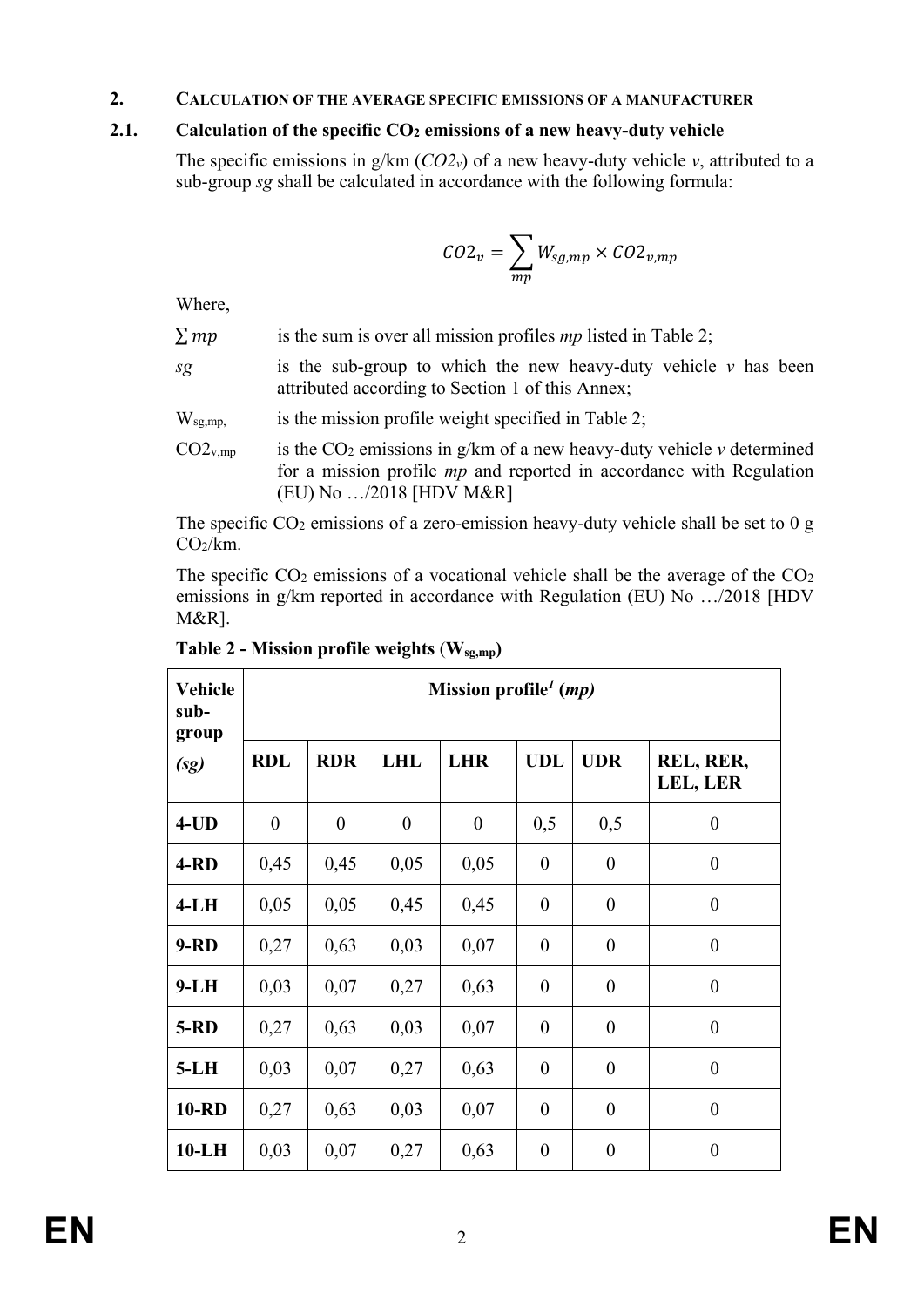# **1 Mission profile definitions**

| <b>RDL</b> | Regional delivery payload low                  |
|------------|------------------------------------------------|
| <b>RDR</b> | Regional delivery payload representative       |
| <b>LHL</b> | Long haul payload low                          |
| <b>LHR</b> | Long haul payload representative               |
| <b>UDL</b> | Urban delivery payload low                     |
| <b>UDR</b> | Urban delivery payload representative          |
| <b>REL</b> | Regional delivery (EMS) payload low            |
| <b>RER</b> | Regional delivery (EMS) payload representative |
| LEL        | Long haul (EMS) payload low                    |
| LER        | Long haul (EMS) payload representative         |

# **2.2. Average specific CO<sub>2</sub> emissions of all new heavy-duty vehicles in a sub-group for a manufacturer**

For each manufacturer and each calendar year, the average specific  $CO<sub>2</sub>$  emissions in g/tkm ( $avgCO2_{sa}$ ) of all new heavy-duty vehicles in a sub-group *sg* shall be calculated as follows:

$$
avgCO2_{sg} = \frac{\sum_{v} CO2_{v}}{V_{sg} \times PL_{sg}}
$$

Where,

- $\sum v$  is the sum over all new heavy-duty vehicles of the manufacturer in the sub-group *sg* excluding all vocational vehicles in accordance with Article 4(a).
- $CO2<sub>v</sub>$  is the specific  $CO<sub>2</sub>$  emissions of a new heavy-duty vehicle *v* determined in accordance with point 2.1;
- $V_{sg}$  is the number of new heavy-duty vehicles of the manufacturer in subgroup *sg* excluding all vocational vehicles in accordance with Article 4(a);
- *PLsg* is the average payload of vehicles in the sub-group *sg* as determined in point 2.5.

# **2.3. Calculation of the zero- and low-emission factor as referred to in Article 5**

For each manufacturer and calendar year, the zero- and low-emission factor (ZLEV) referred to in Article 5 shall be calculated as follows: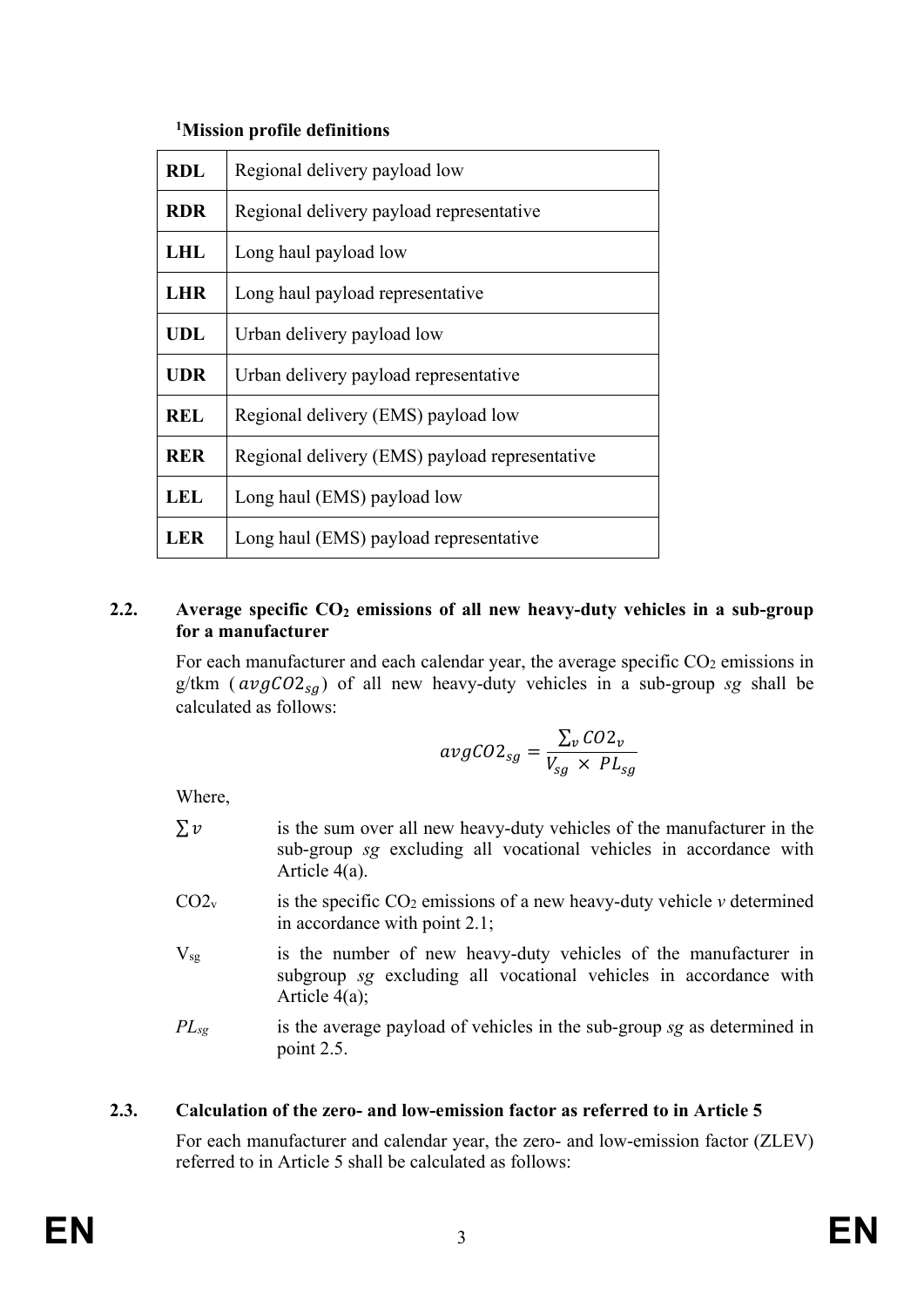$ZLEV = V / (Vconv + Vzlev)$  with a minimum of 0,97

Where:

- V is the number of new heavy-duty vehicles of the manufacturer excluding all vocational vehicles in accordance with Article 4(a).
- *Vconv* is the number of new heavy-duty vehicles of the manufacturer excluding all vocational vehicles in accordance with Article 4(a) and excluding zero- and low-emission heavy-duty vehicles;
- *Vzlev* is the sum of *Vin* and *Vout,*

Where,

Vin  $\equiv$  $\Sigma_v \square (1 + (1 - CO2_v / 350))$ with  $\Sigma_{\nu}$  is being the sum over all new zero- and low-emission heavy-duty vehicles with the characteristics set out in Article  $2(1)(a)$  to  $(d)$ ;

- $CO2<sub>v</sub>$  is the specific  $CO<sub>2</sub>$  emissions in g/km of a zero- and lowemission heavy-duty vehicle *v* determined in accordance with point 2.1.
- *Vout* is the total number of zero-emission heavy-duty vehicles of the categories referred to in in the second sub-paragraph of Article 2(1), multiplied by 2 , and with a maximum of 1,5% of *Vconv.*

## **2.4. Calculation of the manufacturer's share of vehicles in a sub-group**

For each manufacturer and each calendar year, the share of new heavy-duty vehicles in a sub-group *sharesg* shall be calculated as follows:

$$
share_{sg}=\frac{V_{sg}}{V}
$$

Where,

- Vsg is the number of new heavy-duty vehicles of the manufacturer in a subgroup *sg* excluding all vocational vehicles in accordance with Article 4(a);
- V is the number of new heavy-duty vehicles of the manufacturer excluding all vocational vehicles in accordance with Article 4(a).

# **2.5. Calculation of the average payload values of all vehicles in a sub-group**

The average payload value *PLsg* of a vehicle in a sub-group *sg* shall be calculated as follows:

$$
PL_{sg} = \sum_{mp} W_{sg,mp} \times PL_{sg,mp}
$$

Where,

 $\Sigma_{mv}$  is the sum over all mission profiles *mp* 

Wsg,mp, is the mission profile weight specified in Table 2 under point 2.1

*PLsg,mp* is the payload value attributed to the vehicles in the sub-group *sg* for the mission profile *mp, as* specified in Table 3.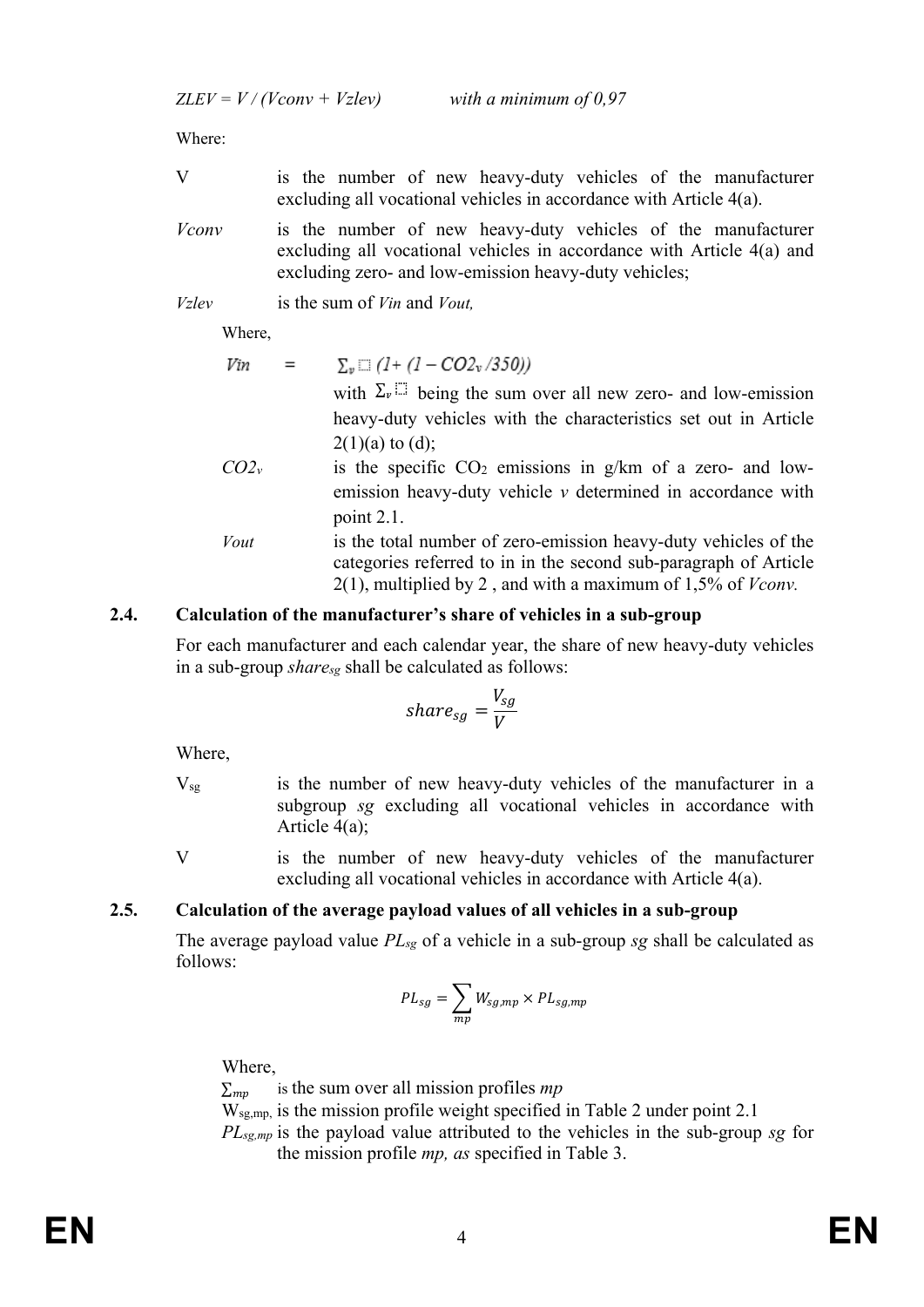| <b>Vehicle</b><br>sub-group |            | Mission profile $mp$ |            |      |            |            |            |            |            |            |
|-----------------------------|------------|----------------------|------------|------|------------|------------|------------|------------|------------|------------|
| sg                          | <b>RDL</b> | <b>RDR</b>           | <b>LHL</b> | LHR  | <b>UDL</b> | <b>UDR</b> | <b>REL</b> | <b>RER</b> | <b>LEL</b> | <b>LER</b> |
| $4$ -UD                     | 0,9        | 4,4                  | 1,9        | 14   | 0,9        | 4,4        | 3,5        | 17,5       | 3,5        | 26,5       |
| $4 - RD$                    |            |                      |            |      |            |            |            |            |            |            |
| $4-LH$                      |            |                      |            |      |            |            |            |            |            |            |
| $5-RD$                      | 2,6        | 12,9                 | 2,6        | 19,3 | 2,6        | 12,9       | 3,5        | 17,5       | 3,5        | 26,5       |
| $5-LH$                      |            |                      |            |      |            |            |            |            |            |            |
| $9 - RD$                    | 1,4        | 7,1                  | 2,6        | 19,3 | 1,4        | 7,1        | 3,5        | 17,5       | 3,5        | 26,5       |
| $9-LH$                      |            |                      |            |      |            |            |            |            |            |            |
| <b>10-RD</b>                | 2,6        | 12,9                 | 2,6        | 19,3 | 2,6        | 12,9       | 3,5        | 17,5       | 3,5        | 26,5       |
| $10-LH$                     |            |                      |            |      |            |            |            |            |            |            |

**Table 3 - Payload values PLsg, mp (in tons)**

<sup>1</sup> See mission profile definitions under Table 2 of point 2.1

## **2.6. Calculation of the mileage and payload weighting factor**

The mileage and payload weighting factor (MPWsg) of a sub-group *sg* is defined as the product of the annual mileage specified in Table 4 and the payload value per subgroup specified in Table 3 of point 2.5, normalised to the respective value for subgroup 5-LH, and shall be calculated as follows:

$$
MPW_{sg} = \frac{(AM_{sg} \times PL_{sg})}{(AM_{5-LH} \times PL_{5-LH})}
$$

Where,

- *AMsg* is the annual mileage specified in Table 4 for the vehicles in the respective sub-group
- *AM5-LH* is the annual mileage specified for the sub-group 5-LH in Table 4
- *PL<sub>sg</sub>* is as determined in point 2.5
- *PL<sub>5-LH</sub>* is the average payload value for the sub-group 5-LH as determined in point 2.5.

#### **Table 4 - Annual mileages**

| Vehicle      | Annual mileage $AM_{sg}$ |
|--------------|--------------------------|
| sub-         | (in km)                  |
| group        |                          |
| sg           |                          |
| $4$ -UD      | 60 000                   |
| $4 - RD$     | 78 000                   |
| $4-LH$       | 98 000                   |
| <b>5-RD</b>  | 78 000                   |
| $5-LH$       | 116 000                  |
| $9 - RD$     | 73 000                   |
| $9-LH$       | 108 000                  |
| <b>10-RD</b> | 68 000                   |
| $10-LH$      | 107 000                  |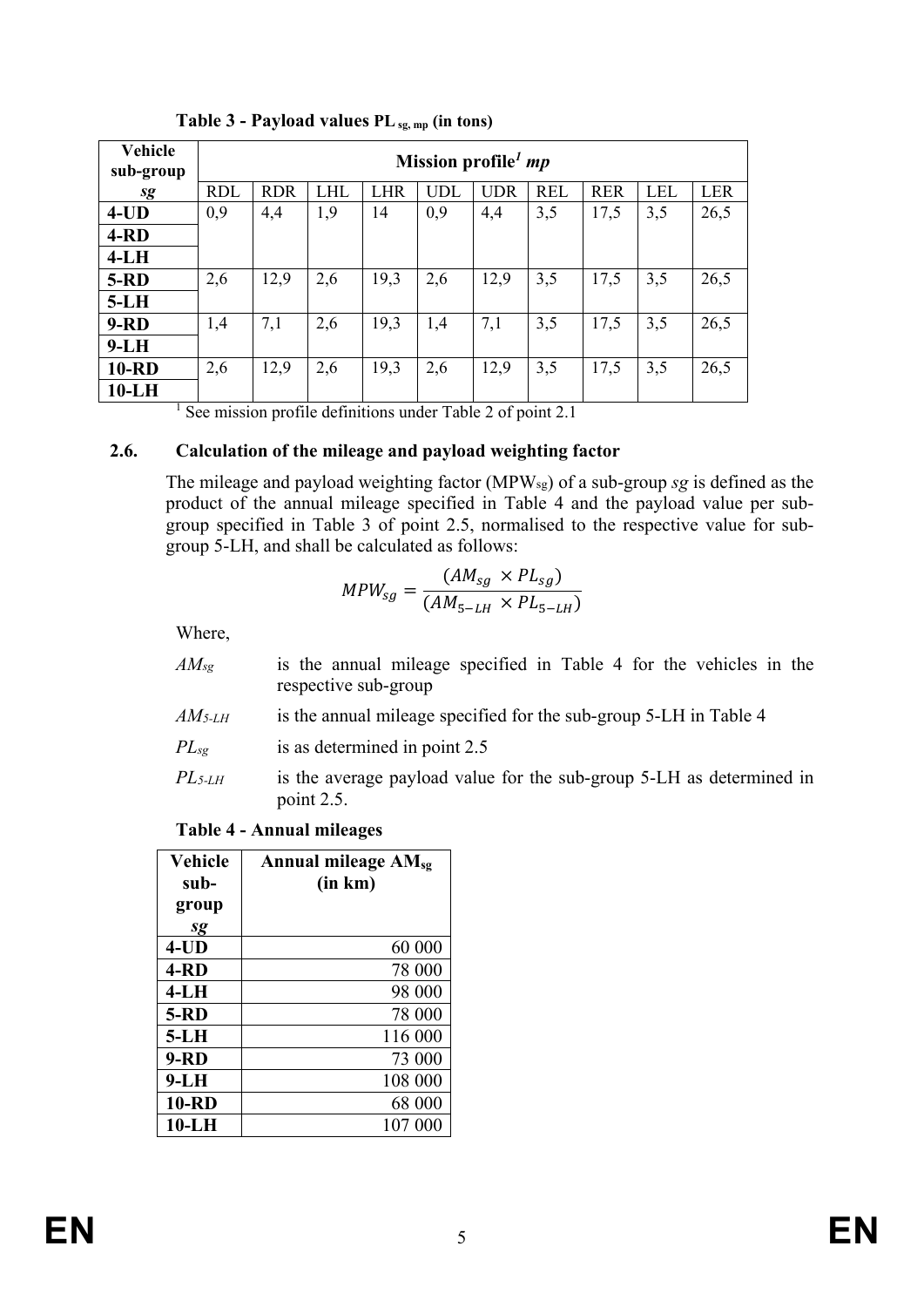#### **2.7. Calculation of the average specific CO<sub>2</sub> emissions in g/tkm of a manufacturer referred to in Article 4**

For each manufacturer and each calendar year, the average specific  $CO<sub>2</sub>$  emissions in g/tkm (*CO2*) shall be calculated as follows:

|                      | $CO2 = ZLEV \times \sum_{sg} share_{sg} \times MPW_{sg} \times avgCO2_{sg}$ |
|----------------------|-----------------------------------------------------------------------------|
| Where,               |                                                                             |
| $\sum$ <sub>sg</sub> | is the sum is over all sub-groups;                                          |
| <b>ZLEV</b>          | is as determined in point 2.3                                               |
| $share_{sg}$         | is as determined in point 2.4                                               |
| $MPW_{sg}$           | is as determined in point 2.6                                               |
| $avgCO2_{sg}$        | is as determined in point 2.2                                               |

#### **3. CALCULATION OF THE REFERENCE CO2 EMISSIONS REFERRED TO IN ARTICLE 1**

The reference CO2 emissions (*rCO2sg*) shall be calculated for each sub-group *sg* on the basis of all new heavy-duty vehicles of all manufacturers of the year 2019 as follows:

$$
rCO2_{sg} = \frac{\sum_{v} CO2_{v}}{rV_{sg} \times PL_{sg}}
$$

Where,

| $\Sigma_v$ | is the sum over all new heavy-duty vehicles registered in the year 2019<br>in the sub-group sg excluding all vocational vehicles in accordance<br>with the second sub-paragraph of Article 1;  |
|------------|------------------------------------------------------------------------------------------------------------------------------------------------------------------------------------------------|
| $CO2_{v}$  | are the specific $CO2$ emissions of the vehicle $\nu$ as determined in<br>accordance with point 2.1, if applicable adjusted pursuant to Annex II;                                              |
| $rV_{sg}$  | is the number of all new heavy-duty vehicles registered in the year<br>2019 in the sub-group sg excluding all vocational vehicles in<br>accordance with the second sub-paragraph of Article 1; |
| $PL_{sg}$  | is the average payload of vehicles in the sub-group sg as determined in<br>point 2.5.                                                                                                          |

#### **4. CALCULATION OF THE SPECIFIC EMISSION TARGET OF A MANUFACTURER REFERRED TO IN ARTICLE 6**

For each manufacturer and each calendar year, from 2025 on, the specific emission target *T* shall be calculated as follows:

$$
T = \sum_{sg} share_{sg} \times MPW_{sg} \times (1 - rf) \times rCO2_{sg}
$$

Where,

| $\sum s g$          | is the sum over all sub-groups;           |
|---------------------|-------------------------------------------|
| share <sub>se</sub> | is as determined in point 4 of Section 2; |
| $MPW_{sg}$          | is as determined point 6 of Section 2;    |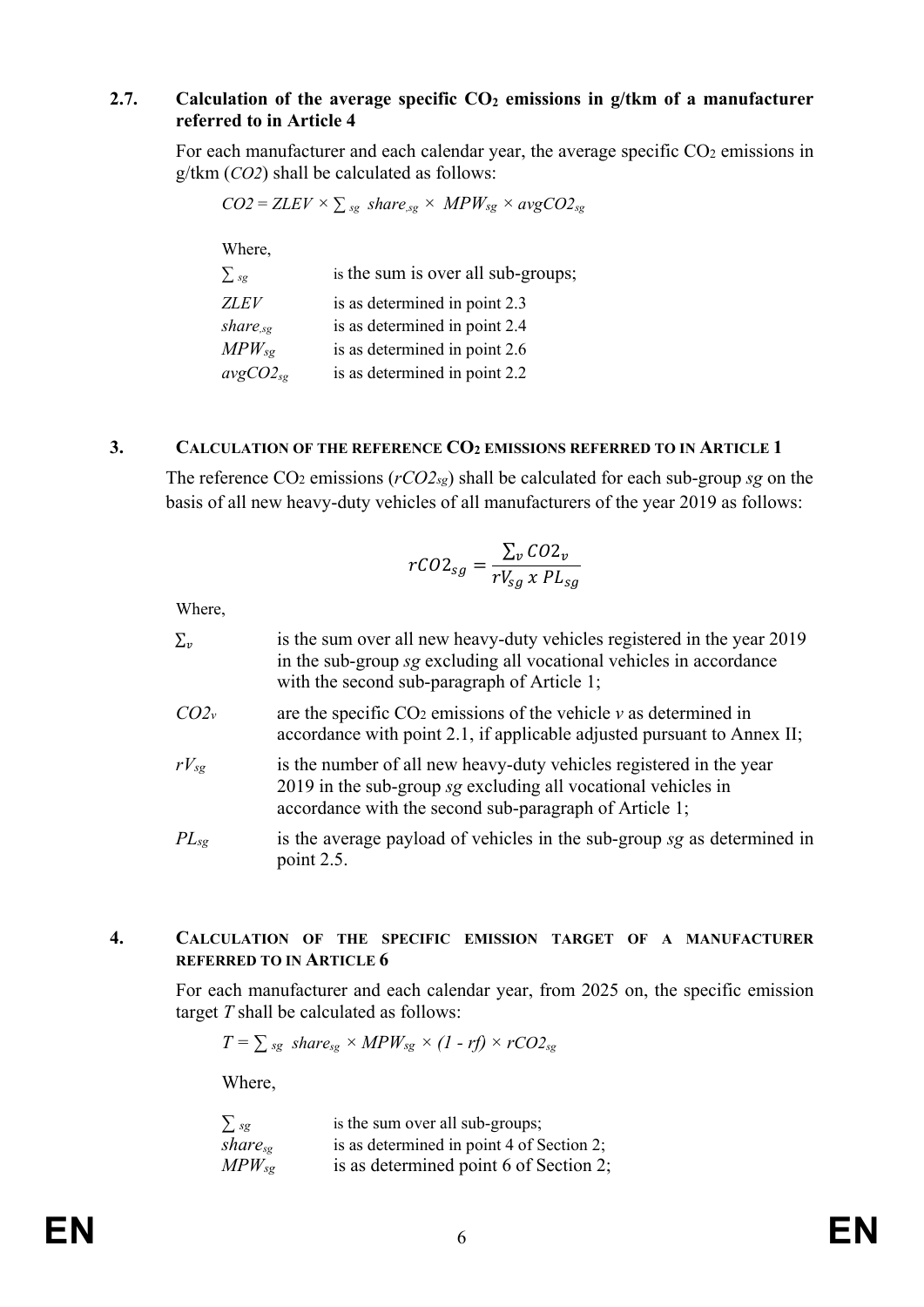| rf              | is the $CO2$ reduction target (in %) as specified in Article 1(a) |
|-----------------|-------------------------------------------------------------------|
|                 | and (b) for the specific calendar year;                           |
| $rCO2_{\rm sc}$ | is as determined in Section 3.                                    |

#### **5. EMISSION CREDITS AND DEBTS REFERRED TO IN ARTICLE 7**

#### **5.1.** Calculation of the CO<sub>2</sub> reduction trajectory for emission credits

For each manufacturer and each calendar year Y in the period 2019 to 2029, a  $CO<sub>2</sub>$  emission trajectory (*ETY*) is defined as follows:

$$
ET_{,Y} = \sum_{sg} share_{sg} \times MPW_{sg} \times R \cdot ET_Y \times rCO2_{sg}
$$

Where,

| $\sum_{sg}$ ()                                | is the sum over all sub-groups;                                                                                       |
|-----------------------------------------------|-----------------------------------------------------------------------------------------------------------------------|
| $share_{sg}$<br>$MPW_{sg}$<br>$rCO2_{\rm sg}$ | is as determined in point 4 of Section 2;<br>is as determined point 6 of Section 2;<br>is as determined in Section 3; |
|                                               |                                                                                                                       |

Where,

for the calendar years Y from 2019 to 2025:

$$
R - ET_Y = (1 - rf_{2025}) + rf_{2025} \times (2025 - Y)/6
$$

and, for the calendar years Y from 2026 to 2030:

$$
R - ET_Y = (1 - rf_{2030}) + (rf_{2030} - rf_{2025}) \times (2030 - Y)/5
$$

*rf2025* and *rf2030* are the CO2 reduction targets (in %) for 2025 and 2030 as specified in Article 1(a) and (b), respectively.

#### **5.2. Calculation of the emission credits and debts in each calendar year**

For each manufacturer and each calendar year Y in the period 2019 to 2029, the emission credits (*cCO2Y*) and emission debts (*dCO2Y*) shall be calculated as follows:

$$
If CO2Y \leq ETY:
$$

 $cCO2y = (ETy - CO2y) \times V_y$  and

 $dCO2_Y = 0$ 

*If CO2Y > TY for the years 2025 to 2029:*

 $dCO2_Y = (CO2_Y - Ty) \times V_Y$  and

$$
cCO2_Y=0
$$

*In all other cases dCO2Y and cCO2Y are set to 0.*

Where,

- *ET<sub>Y</sub>* is the manufacturer's emission trajectory in the calendar year Y determined in accordance with point 5.1;
- *CO2Y* is the average specific emissions in the calendar year Y determined in accordance with point 2.7;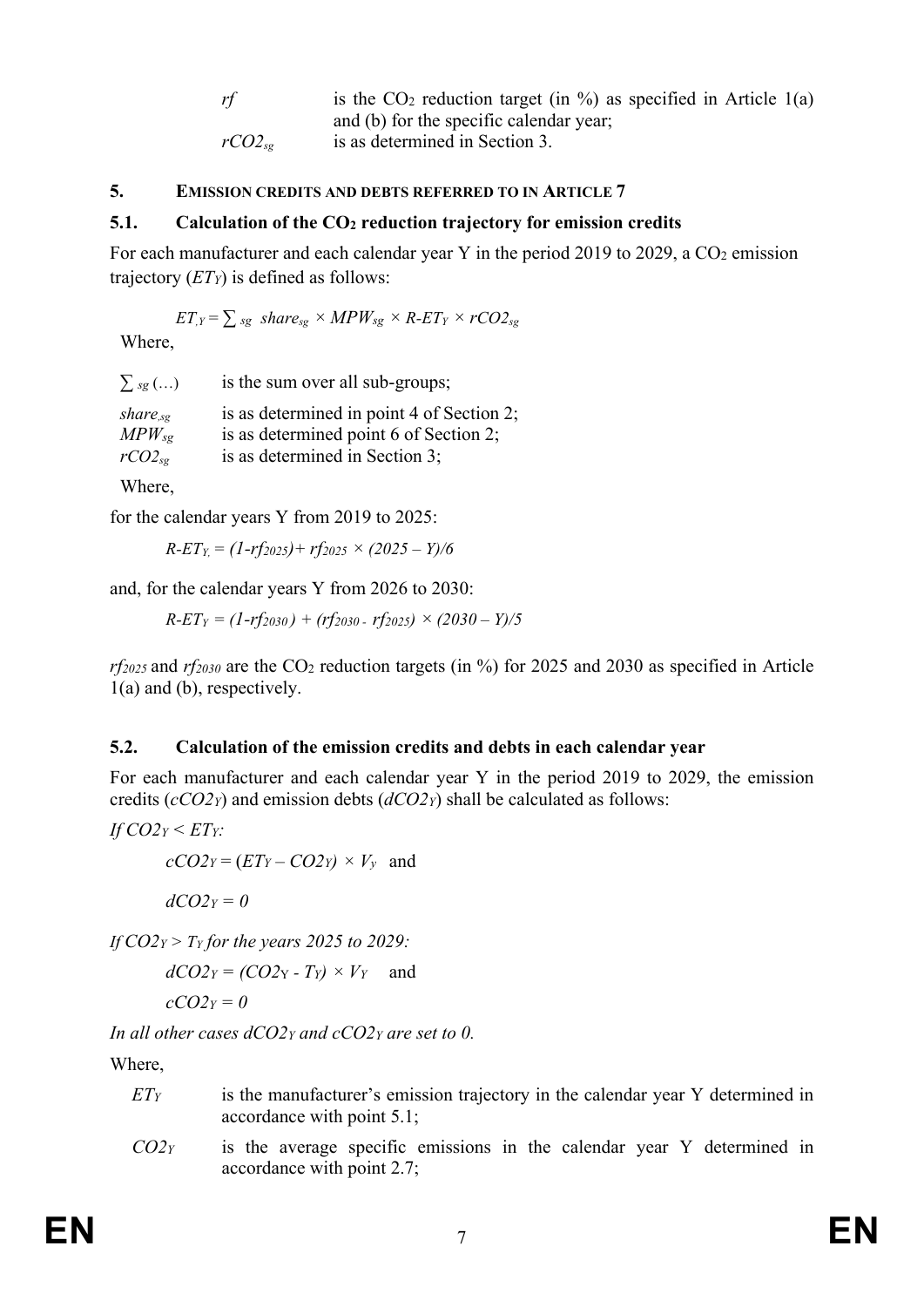- *TY* is the manufacturer specific emission target in the calendar year Y determined in accordance with Section 4;
- $V_Y$  is the number of new heavy-duty vehicles of the manufacturer in the calendar year Y excluding all vocational vehicles in accordance with Article 4(a).

## **5.3. Emission debt limit**

For each manufacturer the emission debt limit (*limCO2*) is defined as follows:

 $limCO2 = T_{2025} \times 0.05 \times V_{2025}$ 

Where

- *T2025* is the manufacturer specific emission target for 2025 determined in accordance with Section 4;
- *V2025* is the number of new heavy-duty vehicles of the manufacturer in 2025 excluding all vocational vehicles in accordance with Article 4(a).

#### **5.4. Emission credits acquired before the year 2025**

Emission debts acquired in the year 2025 shall be reduced by an amount *(redCO2)* corresponding to the emission credits acquired prior to 2025, which is determined for each manufacturer as follows:

$$
redCO2 = min(dCO2_{2025}; \sum_{Y=2019}^{2024} \dots \sum_{Y=100}^{2002} cCO2Y)
$$

Where,

- min is the minimum of the two values mentioned between the brackets;
- $\Sigma_{Y=2019}^{2024}$ is the sum over the calendar years  $2019$  to  $2024$ ;
- *dCO22025* is the emission debts for 2025 as determined in accordance with point 5.2;
- *cCO2Y* is the emission credits for the calendar year Y as determined in accordance with point 5.2.

#### **6. DETERMINATION OF A MANUFACTURER'S EXCESS EMISSIONS REFERRED TO IN ARTICLE 8(2)**

For each manufacturer and each calendar year from 2025 onwards the value of the excess emissions (*exeCO2Y*) shall be determined as follows, if the value is positive:

#### **For the year 2025**

$$
execO2_{2025} = dCO2_{2025} - \sum_{Y=2019}^{2025} \text{...} cCO2_Y - \text{limCO2}
$$

#### **For the years Y from 2026 to 2028**

$$
execO2_Y = \sum_{l=2025}^{Y} \dots (dCO2_I - cCO2I) - \sum_{l=2025}^{Y-1} \dots (execO2_J - redCO2 - limCO2)
$$

#### **For the year 2029**

 $exeCO2_Y = \sum_{I=2025}^{2029}$   $\cdots$   $(dCO2_I - cCO2_I) - \sum_{I=2025}^{2028}$   $\cdots$   $exeCO2_J - redCO2$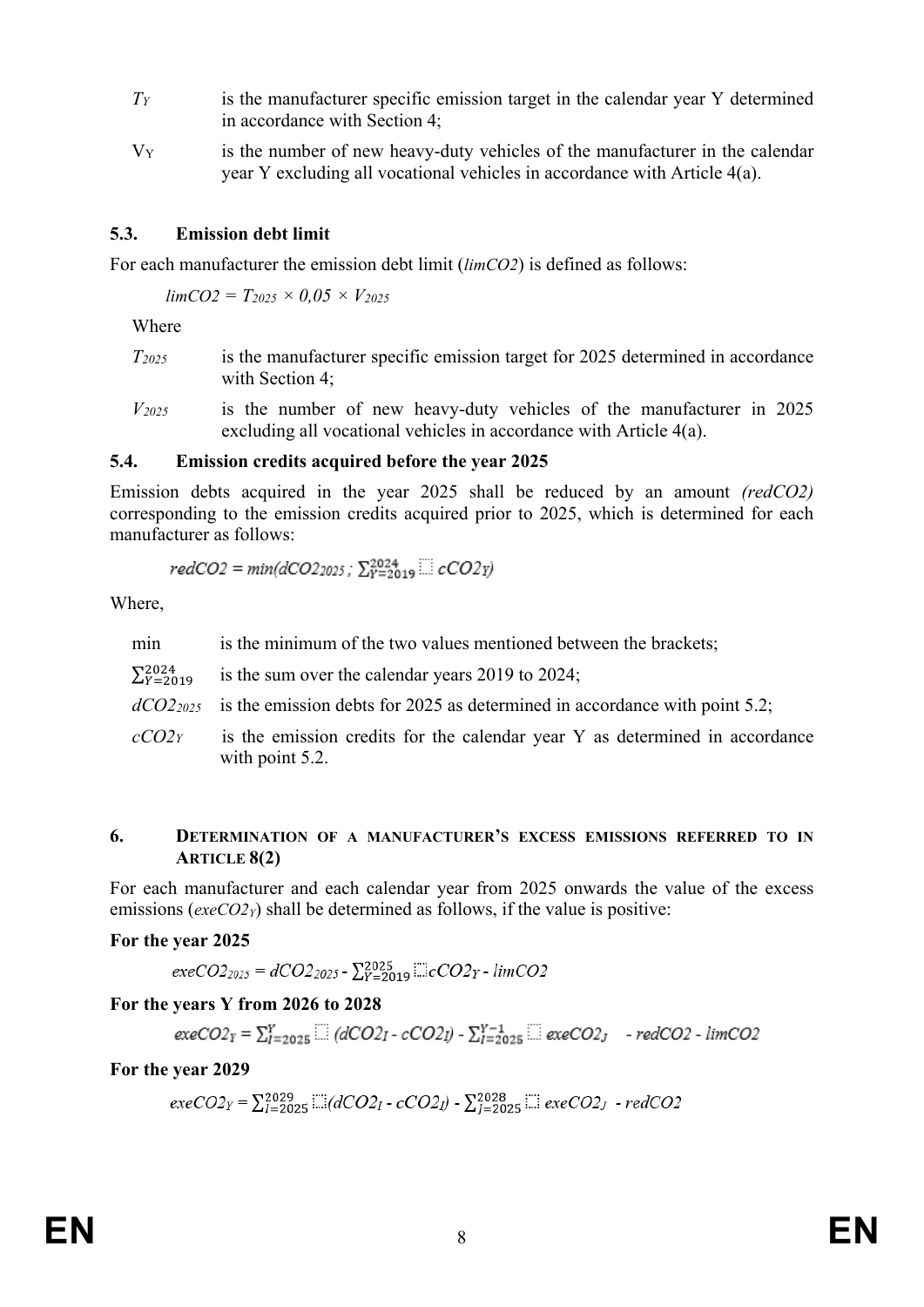# **For the years Y from 2030 onwards**

*exeCO2<sub>y</sub>* =  $(CO2Y - Ty)$ *x* V<sub>Y</sub>

Where,

| $\Sigma_{Y=2019}^{2025}$ | is the sum over the calendar years 2019 to 2025;                                                  |
|--------------------------|---------------------------------------------------------------------------------------------------|
| $\sum_{l=2025}^{Y}$      | is the sum over the calendar years $2025$ to Y;                                                   |
| $\sum_{l=2025}^{Y-1}$    | is the sum over the calendar years 2025 to $(Y-1)$ ;                                              |
| $\Sigma_{I=2025}^{2028}$ | is the sum over the calendar years 2025 to 2028;                                                  |
| $\Sigma_{I=2025}^{2029}$ | is the sum over the calendar years $2025$ to $2029$ ;                                             |
| dCO2y                    | is the emission debts for the calendar year Y as determined in accordance with<br>point $5.2$ ;   |
| $cCO2_Y$                 | is the emission credits for the calendar year Y as determined in accordance<br>with point $5.2$ ; |
| limCO2                   | is the emission debt limit as determined in accordance with point $5.3$ ;                         |
| redCO2                   | is the reduction of emission debts of the year 2025 as determined in accordance<br>with $5.4$ .   |
|                          |                                                                                                   |

In all other cases the value of the excess emissions *exeCO2Y* shall be set to 0.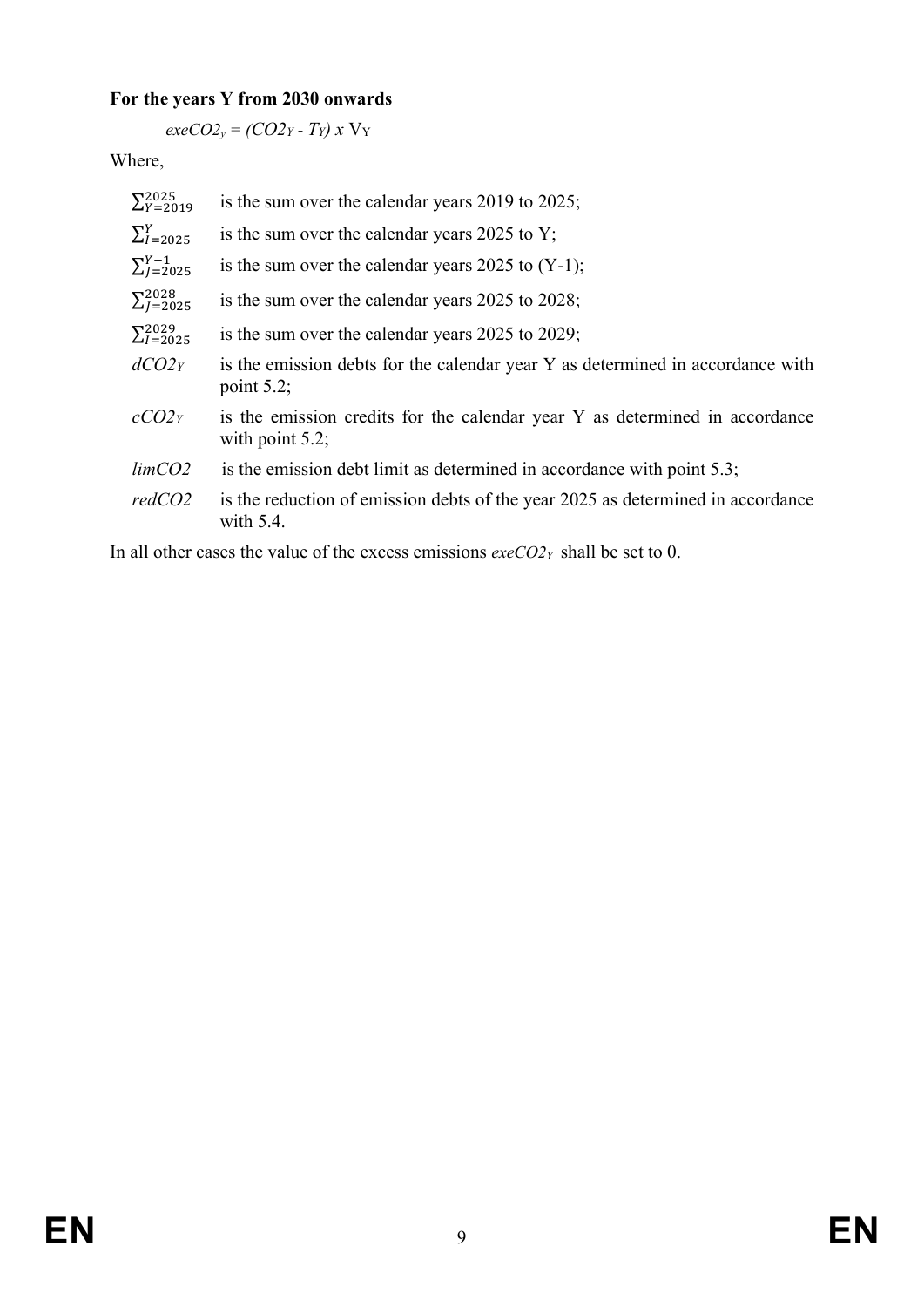# **ANNEX II**

# **Adjustment procedures**

## **1. PAYLOAD ADJUSTMENT FACTORS REFERRED TO IN ARTICLE 12(1)(C)**

Subject to the provisions laid down in Article 10(2)(a), for the purposes of calculating the reference CO<sub>2</sub> emissions referred to in Article 1, the CO<sub>2</sub> emissions in g/km of a heavy-duty vehicle *v* determined for a mission profile *mp* referred to in Table 2 in point 2.1 of Annex I shall be adjusted as follows:

|  |  |  |  | $CO2_{v,mp} = CO2(2019)_{v,mp}$ x $(1 + PLa_{sg,mp} x (PL_{sg,mp} - PL(2019)_{sg,mp}))$ |
|--|--|--|--|-----------------------------------------------------------------------------------------|
|--|--|--|--|-----------------------------------------------------------------------------------------|

```
Where
```

| sg                  | is the sub-group to which the vehicle $\nu$ belongs;                                                                                                                                                                                                                                                                           |
|---------------------|--------------------------------------------------------------------------------------------------------------------------------------------------------------------------------------------------------------------------------------------------------------------------------------------------------------------------------|
| $CO2(2019)_{v,mp}$  | is the specific $CO2$ emissions of vehicle v in g/km, as<br>determined on mission profile <i>mp</i> and based on the 2019<br>monitoring data reported in accordance with Regulation<br>(EU) No /2018 [HDV M&R];                                                                                                                |
| $PL(2019)_{sg, mp}$ | is the payload value, which was attributed to vehicles in<br>the sub-group sg on the mission profile $mp$ in the<br>calendar year 2019, in accordance with Table 3 of point<br>2.5 of Annex I, for the purposes of establishing the 2019<br>monitoring data reported in accordance with Regulation<br>(EU) No /2018 [HDV M&R]; |
| $PL_{sg. mp}$       | is the payload value attributed to vehicles in the sub-<br>group sg on the mission profile $mp$ in the calendar year<br>when the changes referred to in Article $12(1)(c)$ take<br>effect for all new heavy-duty vehicles, in accordance<br>with Table 3 of point 2.5 of Annex I;                                              |

*PLa<sub>sg, mp</sub>* is the payload adjustment factor defined in Table 5.

**Table 5 - Payload adjustment factors** *PLa sg, mp*

| $PLa_{sg,mp}$ |              | Mission profiles $mp1$ |            |            |            |          |
|---------------|--------------|------------------------|------------|------------|------------|----------|
|               |              | RDL, RDR               | REL,       | LHL,       | LEL,       | UDL, UDR |
| (in 1/tons)   |              |                        | <b>RER</b> | <b>LHR</b> | <b>LER</b> |          |
|               | $4$ -UD      | 0,026                  | N.A.       | 0,015      | N.A.       | 0,026    |
|               | $4-RD$       |                        |            |            |            |          |
| Vehicle       | $4-LH$       |                        |            |            |            |          |
|               | $5-RD$       | 0,022                  | 0,022      | 0,017      | 0,017      | 0,022    |
| sub-          | $5-LH$       |                        |            |            |            |          |
|               | $9 - RD$     | 0,026                  | 0,025      | 0,015      | 0,015      | 0,026    |
| groups        | $9-LH$       |                        |            |            |            |          |
| sg            | <b>10-RD</b> | 0,022                  | 0,021      | 0,016      | 0,016      | 0,022    |
|               | $10-LH$      |                        |            |            |            |          |